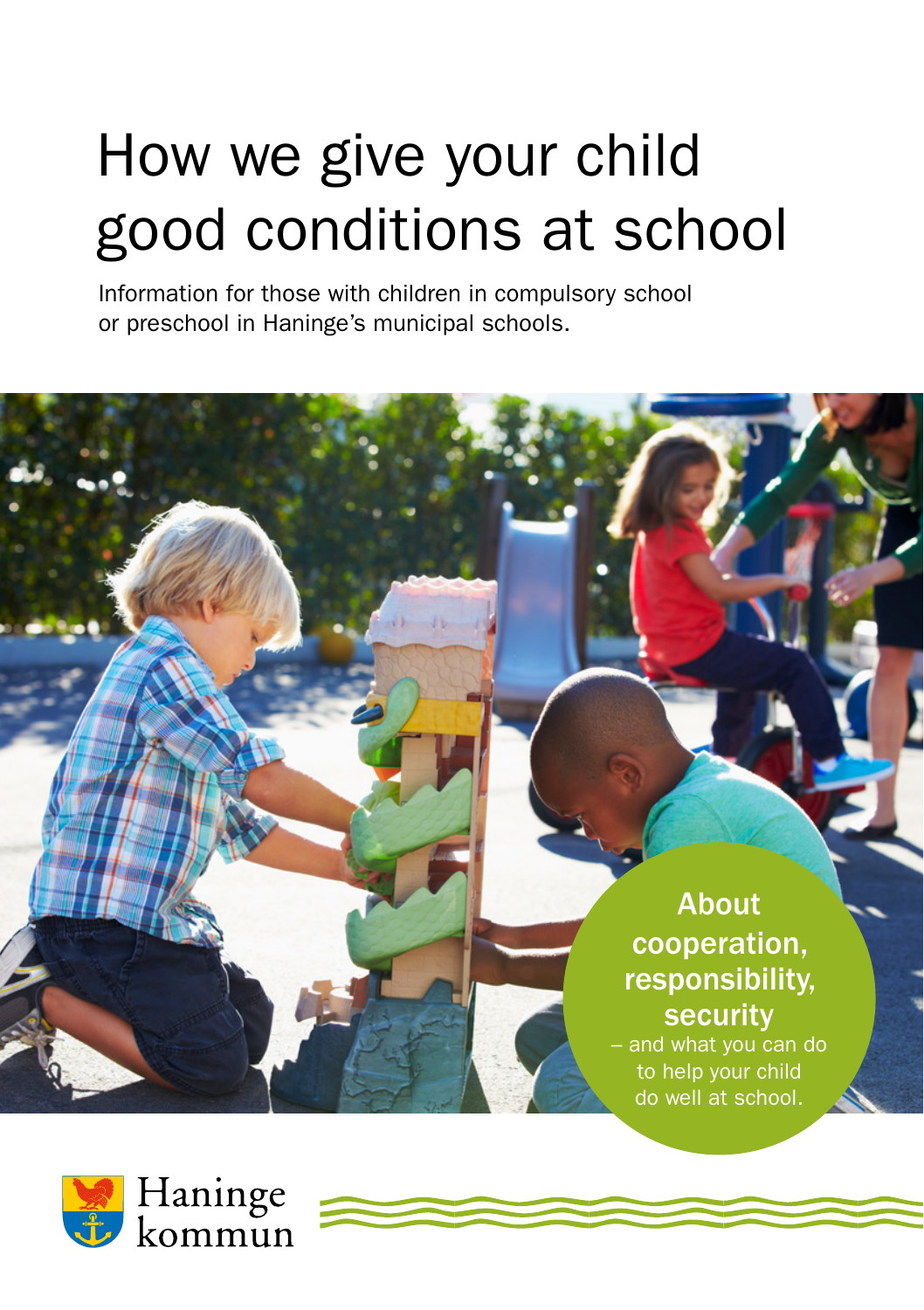# **Contents**

|                                                     | 4  |
|-----------------------------------------------------|----|
| Who is responsible for what                         | 4  |
| How the cooperation works                           | 6  |
|                                                     | 8  |
|                                                     | .9 |
| When you have points of view or complaints          | 11 |
| When your child needs help and support              | 12 |
| What measures can the school take to maintain order | 13 |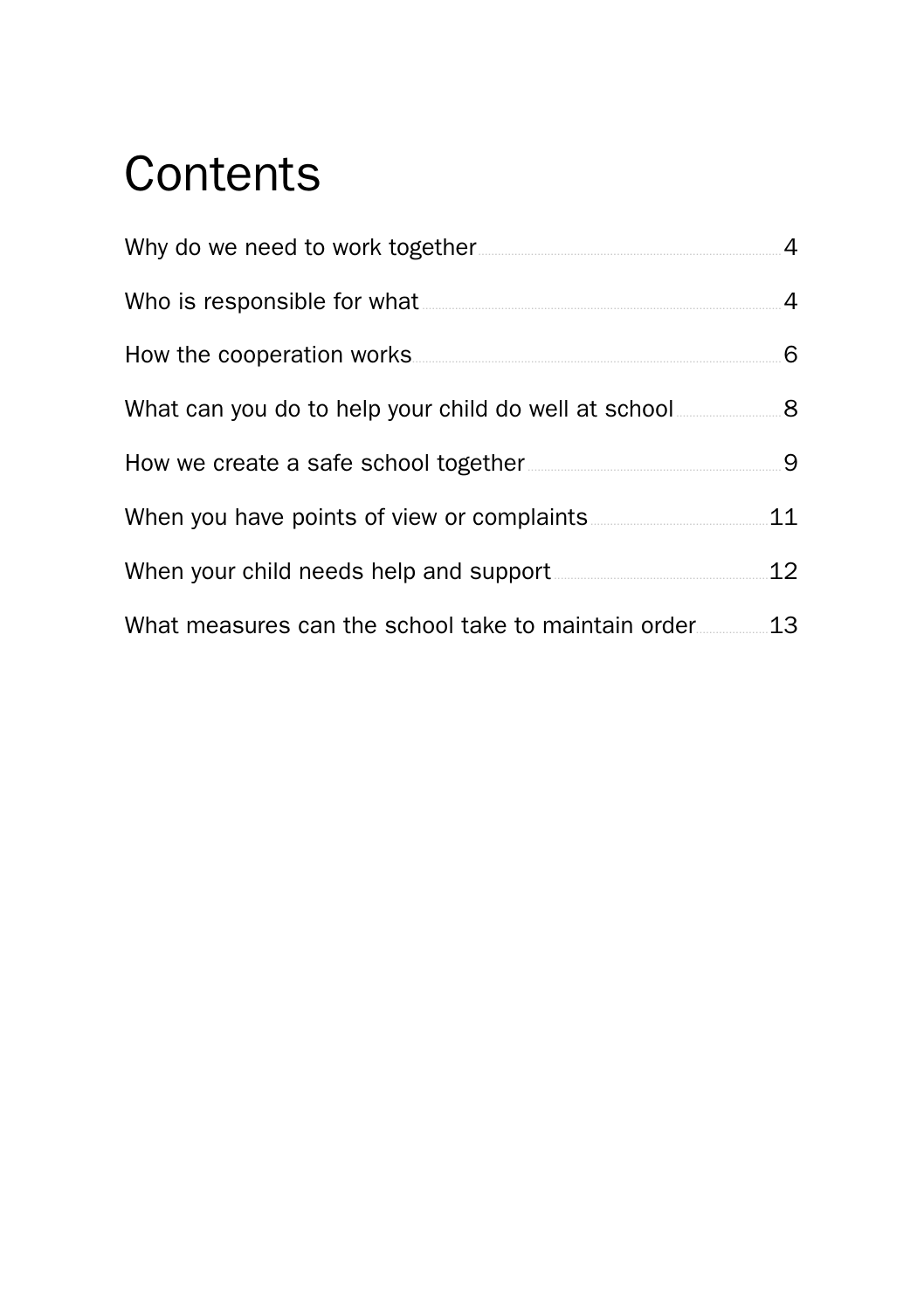# We want to give your child the best conditions – but we need your help

We want to give your child – and all other pupils at Haninge's municipal schools – the knowledge they need to be well equipped for the future.

In order to succeed, both the school and you as a parent need to take responsibility. In this brochure we go through what roles, rights and obligations we and you have to create a good, safe school for your child. These guidelines are based on the Education Act and the curriculum and apply to all the schools in Haninge.

The brochure also gives you some useful tips on what you can do to help your child with his or her schooling, and where you can turn if he or she needs extra support.

When home and school work together, we create the best conditions for your child's school development.

 $H_{eff}$ 

Mats Öhlin, *Chief Administrator of Education, Municipality of Haninge.*

Are you a guardian but not a parent? This brochure also applies to those who are the guardian but not the parent of a child in compulsory school or preschool class in the municipality of Haninge.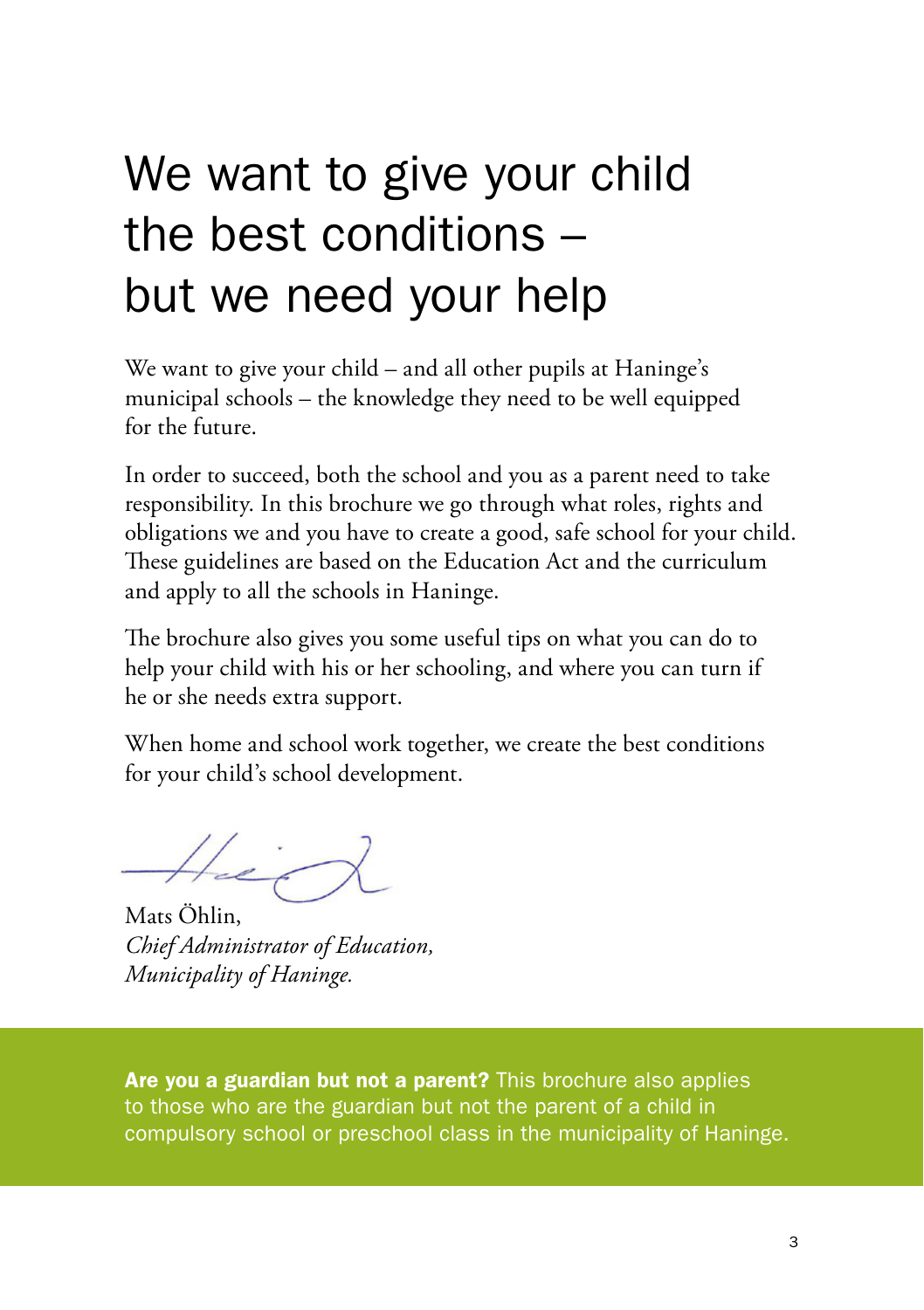# <span id="page-3-0"></span>Why do we need to work together?

By working together, we can create the best possible conditions for your child's learning and development in school and support your child in the best way – individually and together.

# Who is responsible for what?

You as a parent and the school have a shared responsibility for your child's schooling. Here we sort out who is responsible for what. This is regulated in the Education Act and the curriculum.

# The school's responsibility

Of course, the school has a great responsibility for your child's schooling. It is divided between the head teacher and the teachers: The head teacher leads and distributes the work, decides how the school is to be organised, how resources are to be distributed and how the school will work to achieve its goals. The teachers are responsible for planning, implementing and following up the teaching.

It is the head teacher's responsibility to establish rules of conduct and a plan against discrimination and abusive treatment, while the teachers are responsible for clearly marking and following up when someone violates the values and rules.

The school is responsible for:

- ensuring your child's education is based on knowledge goals, norms and values in the curriculum.
- adapting teaching to the pupils' needs and circumstances.
- setting up rules of conduct in dialogue with pupils.
- working on norms and values to train pupils to respect each other.
- giving you as a parent knowledge of the school's goals, working methods and assessment criteria.
- offering a development review of your child's learning and development.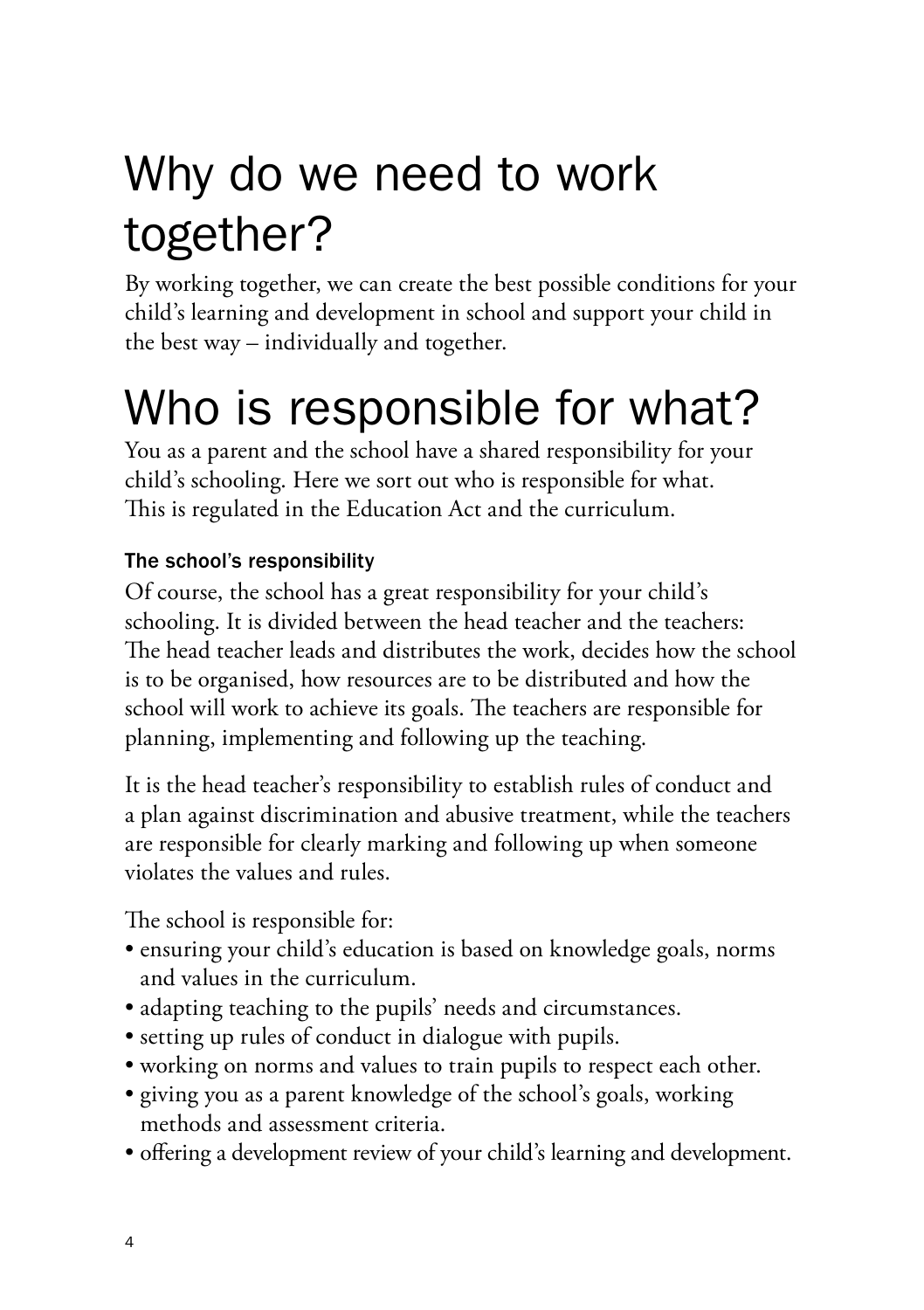- giving you information about changes at the school that affect your child's continued learning and development.
- contacting you as soon as possible when you encounter acute problems or questions related to your child.
- taking responsibility for contact with you as a parent and striving for a good relationship.

#### Your responsibility as a parent

As a parent, you are responsible for:

- ensuring your child comes to school and participates in the teaching. Pupils in preschool and compulsory school have an obligation to attend.
- contributing to your child's learning and development.
- reporting absences when your child is unable to attend school.
- ensuring your child follows the school's rules.
- attending the meetings and discussions that the school convenes.
- obtaining information from the school about your child's learning and development.
- contacting the school as soon as possible when there are problems or questions that concern your child and that the school needs to know about.
- showing respect for and trust in the school's staff and striving for a good relationship.

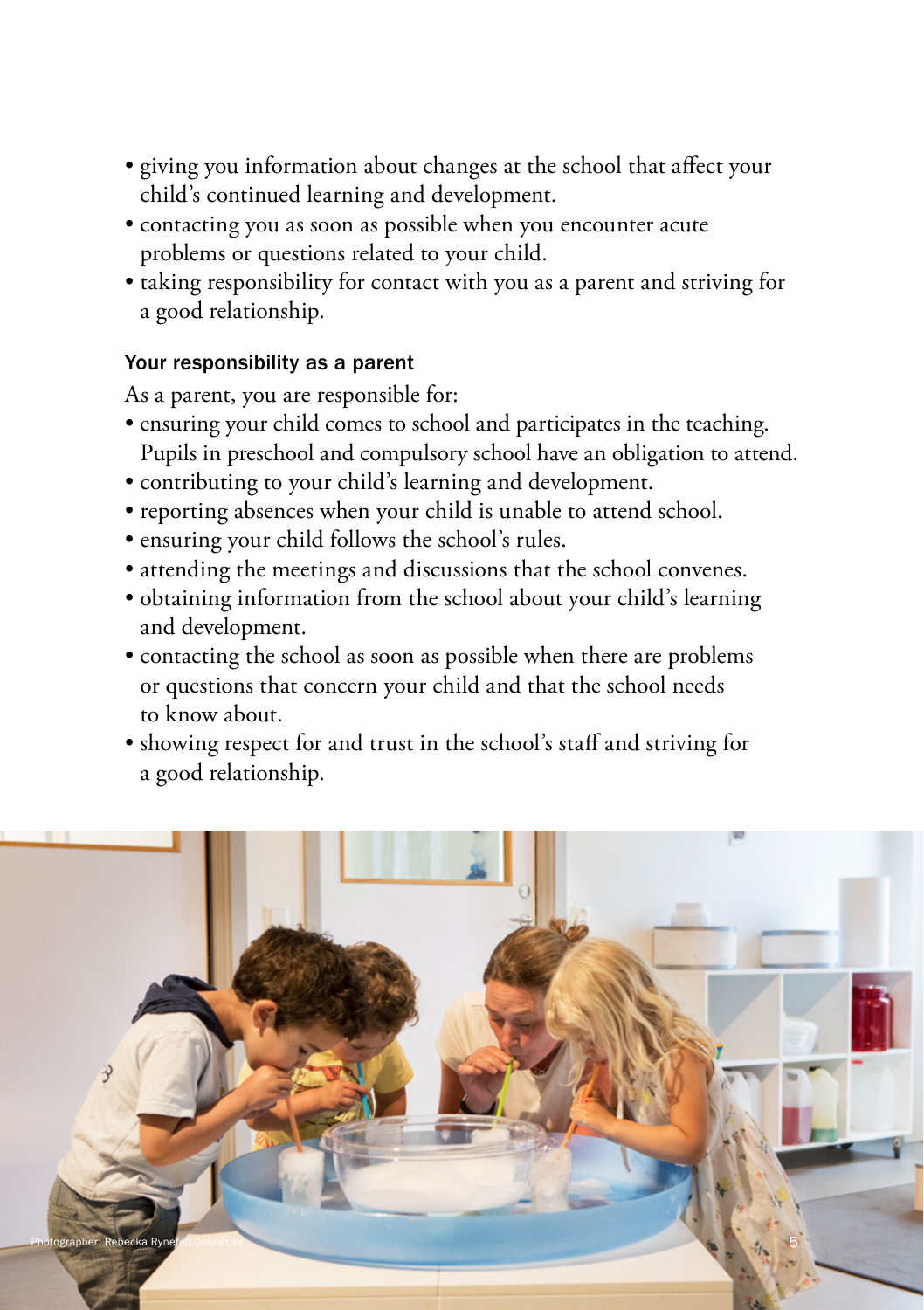# <span id="page-5-0"></span>How the cooperation works

Collaboration between your child's school and you as a parent is important. Stay up to date on your child's schooling and have a good dialogue with the school – in your child's best interests. This is how cooperation with Haninge Municipality's compulsory schools works:

- You receive information about your child's school on the school website.
- You receive information about your child's absence, schedule, tasks and knowledge development, as well as current events and changes through the school learning platform which you reach through [haninge.se](http://haninge.se) under Preschool & School.
- You have the opportunity for participation and dialogue at parental council and parental meetings.
- You receive information about Haninge municipality's governance and follow-up of municipal schools' work on [haninge.se](http://haninge.se)

In order for you to be as involved as possible in your child's learning and the school's development, Haninge municipality offers the following fora:

### Parental council – here you can express your points of view

In each school there is a forum for consultation, such as parental council, consisting of representatives of the parents and the school. The aim is for you as a parent to be able to express your points of view before the school makes a decision.

The parent council is not a decision-making body and does not discuss individual cases concerning staff, classes or students.

### Parents meetings – here you can learn more about your child's school

Once per term, the school invites you to a parents meeting. If there is a need, there may be more meetings. The aim is for you as a parent to gain knowledge of current issues, tasks, themes and projects that your child is working on in school. The aim is also to show how you as a parent can contribute to your child's learning and development, as well as to have a discussion about the school's tasks and goals.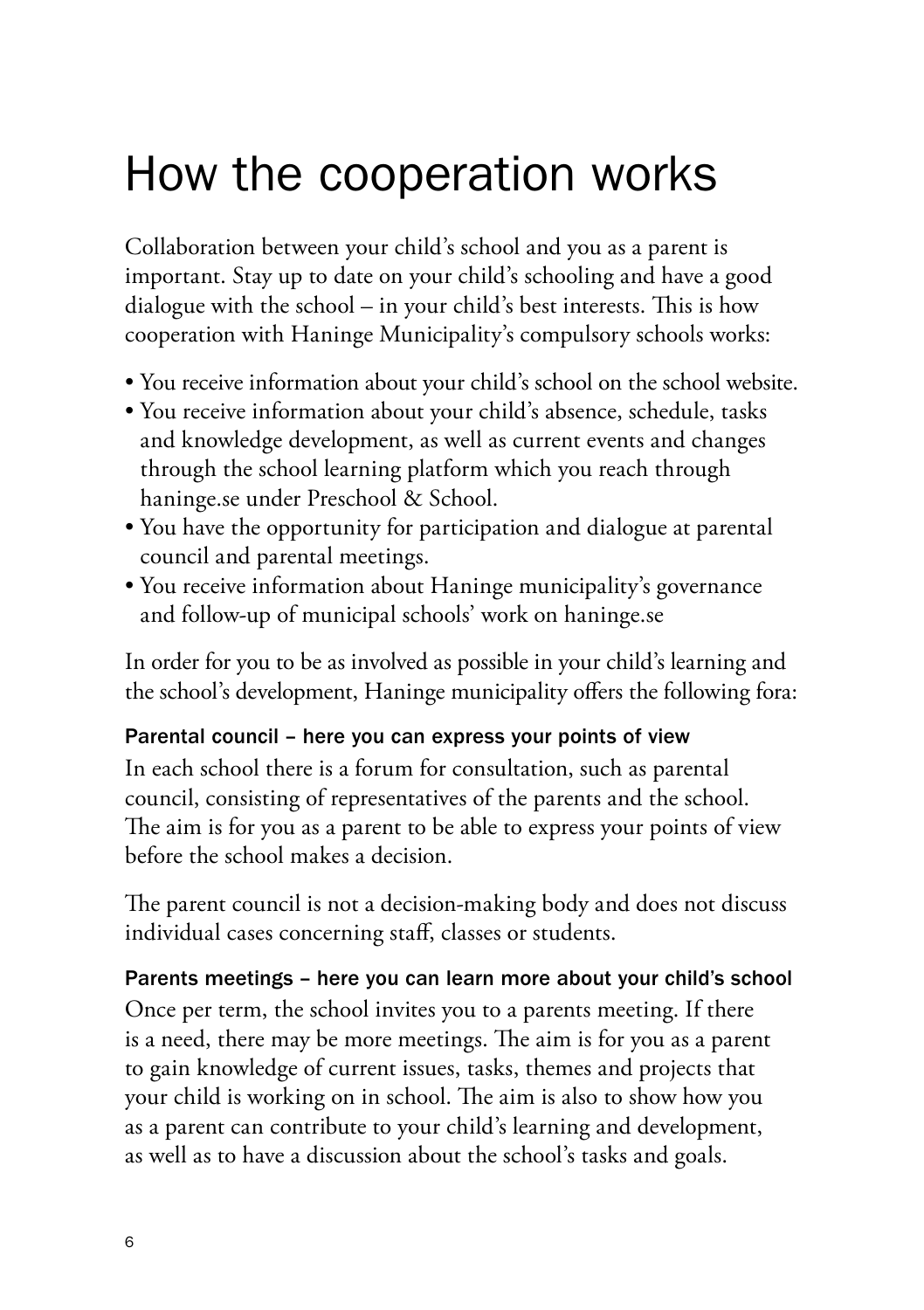#### Development review – here you can learn more about your child's development

You will be invited to your child's development review once per term, or once a year if your child is in preschool class. The purpose is to inform about your child's learning and development and agree on what goals your child should have in the future. During the review, you and the teacher also get the opportunity to discuss how you can together support your child to achieve the goals.

#### Then we follow up

Of course, we will follow up on how you and your child perceive cooperation with the school. The school follows up the cooperation through discussion, as well as at parents meetings and the parental council. In addition, the education administration sends out a questionnaire with questions about school once per academic year. The questionnaire is answered by the parents of children in year 2, and by the students themselves in some years. The results are published on [haninge.se,](http://haninge.se) in the Preschool & School section.

This follow-up should be used to develop and improve the collaboration.

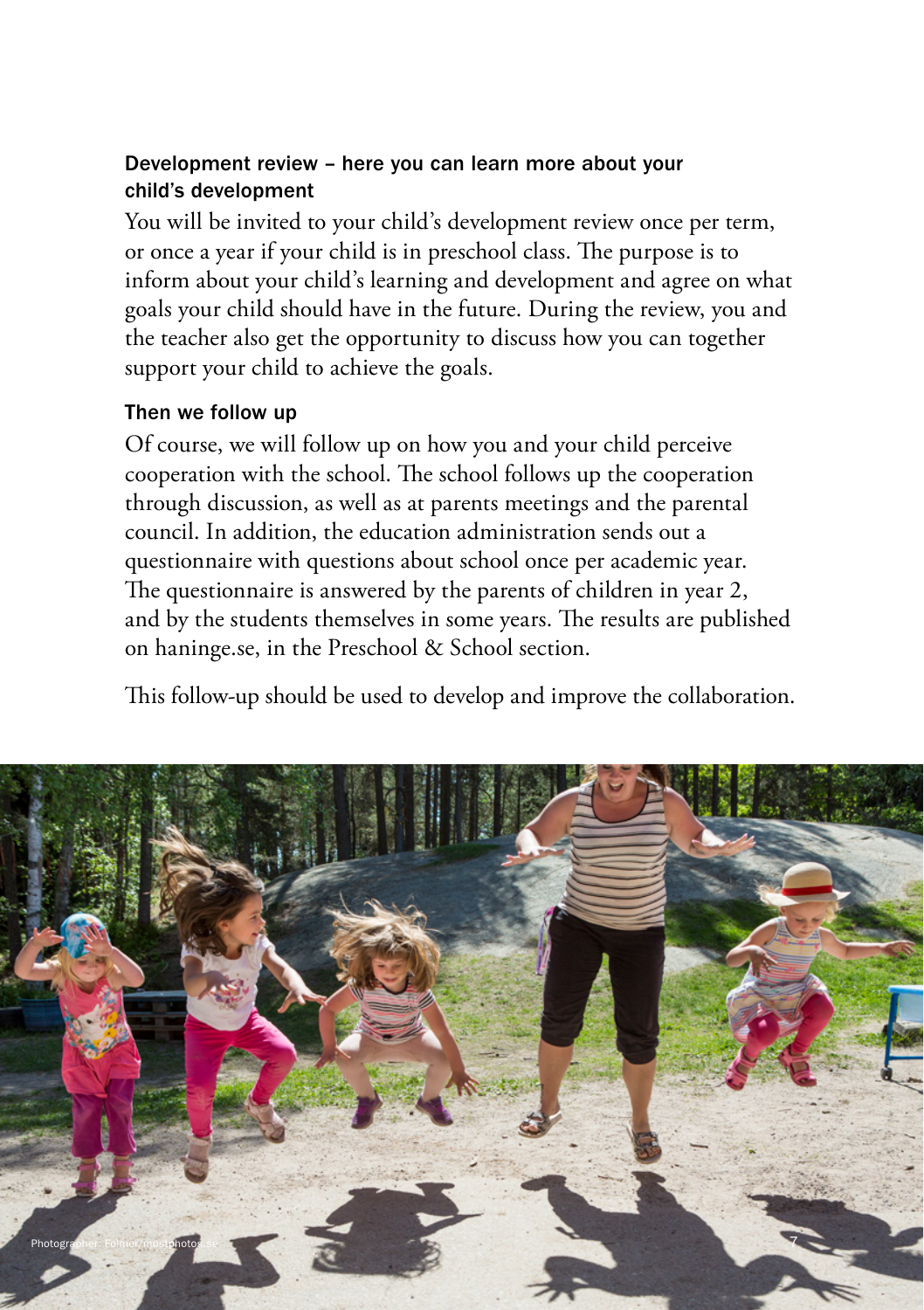# <span id="page-7-0"></span>What can you do to help your child do well at school?

- Talk to your child about school. Ask what your child has done, read and learned. If you show interest in school, it becomes important in your child's eyes.
- Help your child organise school work. Find out if your child has homework or tests and help with scheduling so that there is plenty of time to do the homework and prepare the tests.
- Help with homework, but don't take over. Ask about homework and if you are unsure of the content, ask your child to explain what he or she has done and should be able to do.
- Talk about your own knowledge and experience. Share what you know and have been involved in to help broaden your child's views.
- Read, write, count and talk to your child. Read for your child, make sure there are books at home and let the children count in everyday situations, such as the number of forks, guests etc.
- Take an interest in your child's hobbies children need to be seen.
- Show interest in your child's future show that you care.
- Keep in touch with the school about how your child is doing.

*Source: Lennart Grosin, Home Syllabus, 2001.*

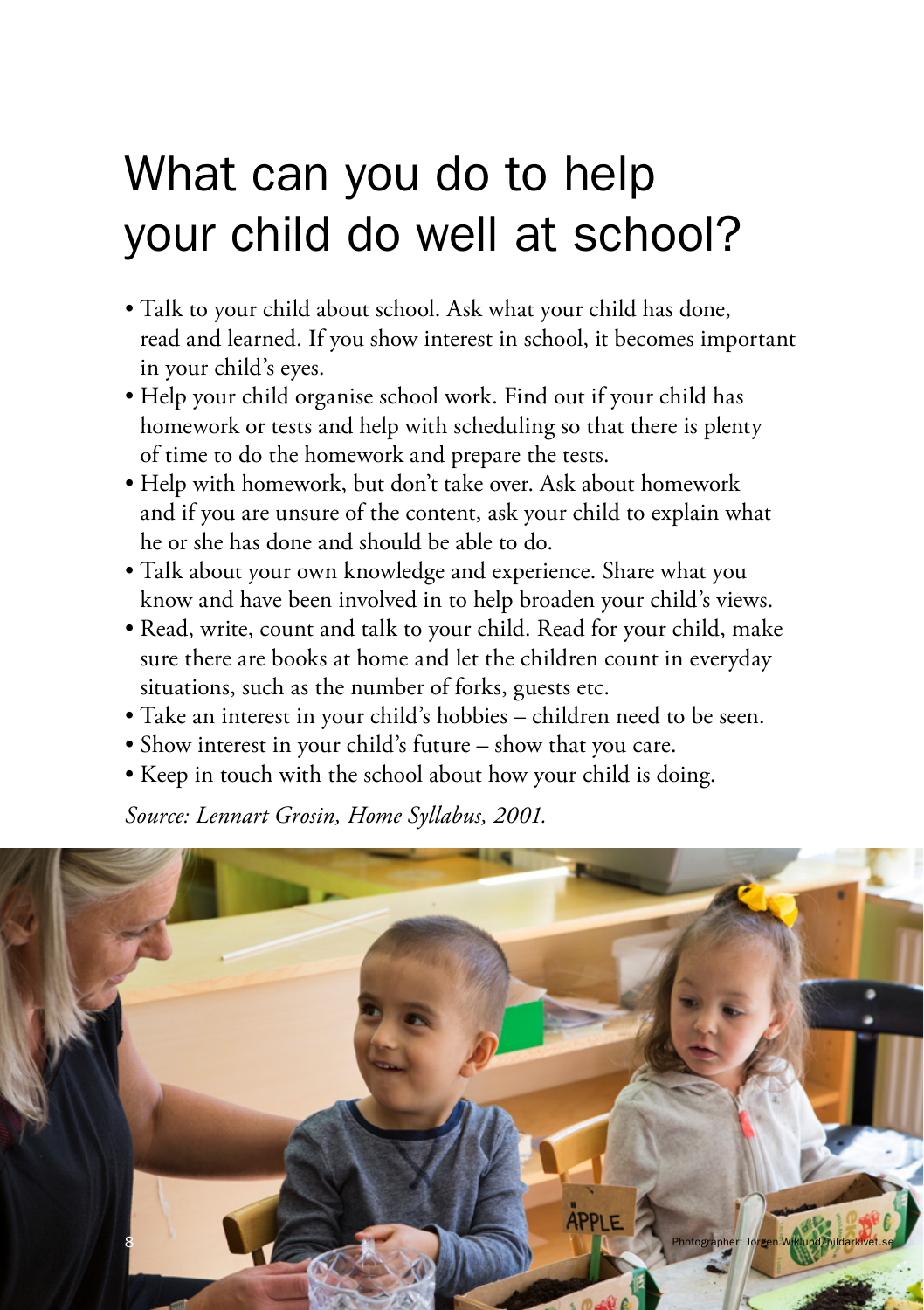# <span id="page-8-0"></span>How we create a safe school together

This is how Haninge municipal schools work to create a safe school, together with the pupils and you as a parent:

The head teacher is responsible for creating a plan against discrimination and abusive treatment, and for ensuring that rules are developed and regularly followed up. The teachers work with norms and values and notice when students break the values.

The head teacher and the teachers make take special measures to ensure safety and calm, such as detention, relocation or suspension. Read more on pages 13 - 15.

The pupils follow the school's rules and act according to the school's norms and values. As a parent, you are responsible for talking to your child about every child's right to peace and calm for study.

## Zero tolerance of abusive treatment and bullying

We accept no abusive treatment or bullying at Haninge municipal schools. Each individual case of abusive treatment or bullying will result in a reaction from the staff of the school, and every case will be followed up. Obviously, school computers cannot be used to abuse or bully anyone.

Zero tolerance applies not only between pupils but also between adults and pupils in school.

## When your child does not come to school

On the same day that your child is absent from school without a valid reason, you as a parent will be told. It is the head teacher's responsibility to ensure that there are procedures for this.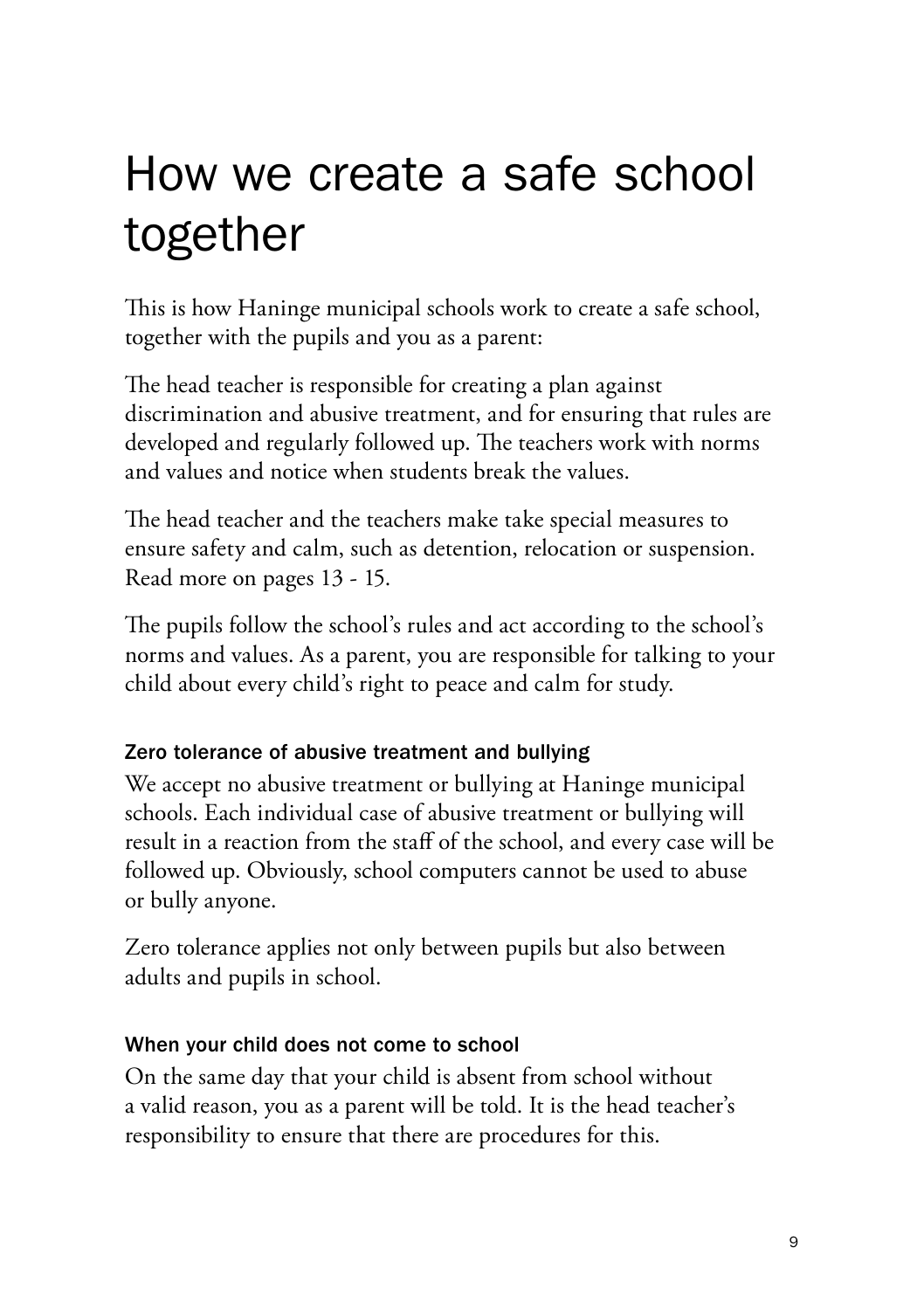#### When there is suspicion of crime or vandalism

The school can report all criminal acts to the police. In such cases, the police may decide whether a crime has been committed or not. The school then describes the event objectively, and does otherwise what is required by the Education Act, the equal treatment plan and other action plans. In the case of vandalism, you as a parent may be liable to pay damages.

#### Objects that disrupt

The law allows the school to seize objects that are used in a way that may be dangerous or disruptive to education. Dangerous objects will be given to the police. Items that do not pose a safety hazard will be returned to the pupil at the end of the school day.

#### Pupils' lockers

The school has the right to open pupils' lockers if there is a suspicion of criminal activity, violation of the rules or possession of alcoholic beverages, drugs or dangerous objects.

#### Visits to the school

External persons are not entitled to visit the school without specific permission. This also applies to pupils from other schools. Permission to visit is given by the head teacher. If visitors do not leave school when requested, the police are contacted.

#### Tobacco-free school

Smoking is prohibited in all schools and school grounds in Haninge municipality. All municipal schools also have a plan for how the school will become completely tobacco-free.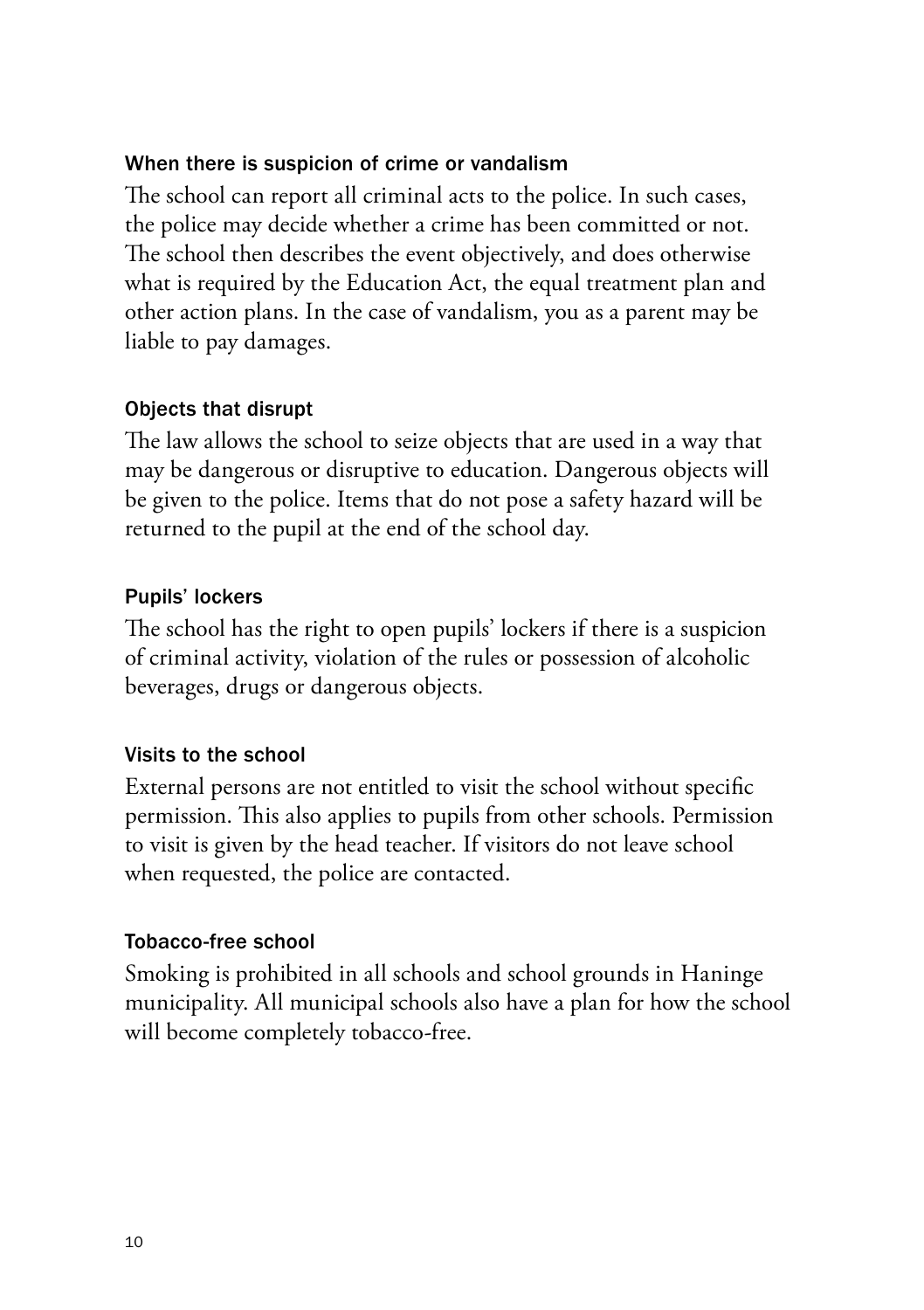# <span id="page-10-0"></span>When you have points of view or complaints

Are you worried or do you have any views about your child's situation in school? In the first instance, you should contact the teacher responsible for teaching your child. In the second instance, you can contact the school administration.

If your concerns or your comments relate to operational and organisational issues, you should in the first instance contact the head teacher, or in the second instance the chief administrator of education.

If you wish to proceed with a complaint after having been in contact with the school, you can submit a formal complaint to the education administration.

Read more about this at [haninge.se](http://haninge.se), in the Preschool & School section.

There are also other complaints bodies:

## The Swedish Schools Inspectorate

If the school does not comply with the rules that exist for pedagogical activities or care, you can report this to the schools inspectorate. But before you do so, it is good if you first send a complaint to the education administration. Read more at [skolinspektionen.se/sv/anmalningar.](http://skolinspektionen.se/sv/anmalningar)

## Child and School Student Representative

The child and student representative at the schools inspectorate works to counter degrading treatment and bullying. It may decide on liability for damages for pupils who have been victims of bullying or abuse at school. It is also their task to inform about the law and that there is zero tolerance for degrading treatment and bullying. Read more at [skolinspektionen.se/BEO](http://skolinspektionen.se/BEO).

## Board of Appeal for Education

The Board of Appeal for Education is an independent authority similar to a court of law to which students or their parents can turn to appeal certain decisions. Read more at [overklagandenamnden.se](http://overklagandenamnden.se).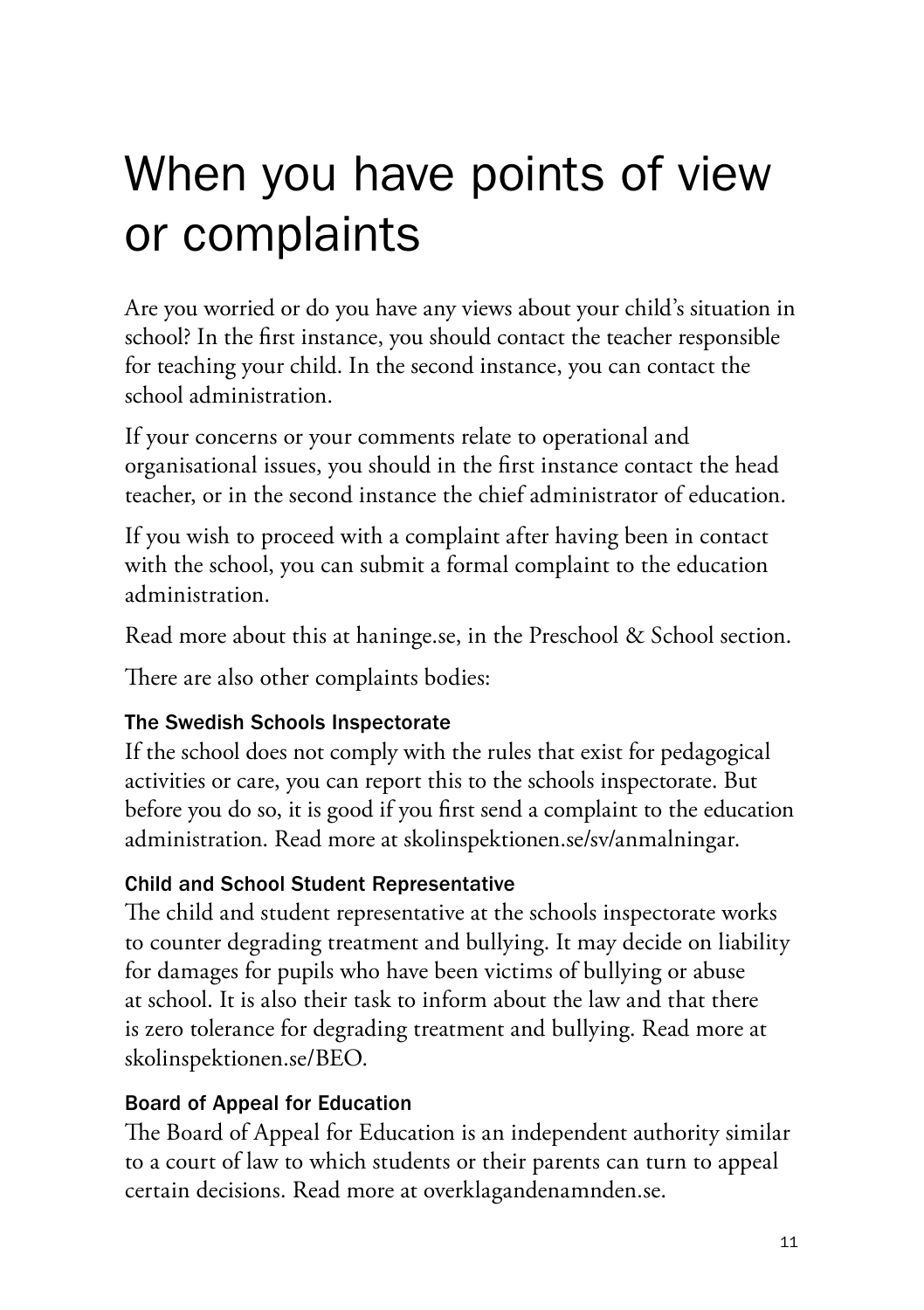# <span id="page-11-0"></span>When your child needs help and support

# Does your child need special support at school?

The school has a responsibility to offer extra adaptations and special support to pupils who need it. This means that if your child does not attain the goals in a particular subject, or is at risk of not attaining the goals, the school must adapt the teaching. If the adaptations are not sufficient, or it is clear from the outset that they will not suffice, the head teacher will ensure that the school investigates the pupil's need for special support

Read more about this at [haninge.se](http://haninge.se), in the Preschool & School section.

# Additional support via Haninge municipality

- Does your child need help from a school nurse, counsellor or psychologist? Get in touch with Student Health through your child's school.
- Do you need support in your parenthood? Learn more about the family resource at [haninge.se](http://haninge.se).
- Your child can also get help from the youth clinic, which is for children and young people aged 12 to 22. Find out more at [haninge.se](http://haninge.se).

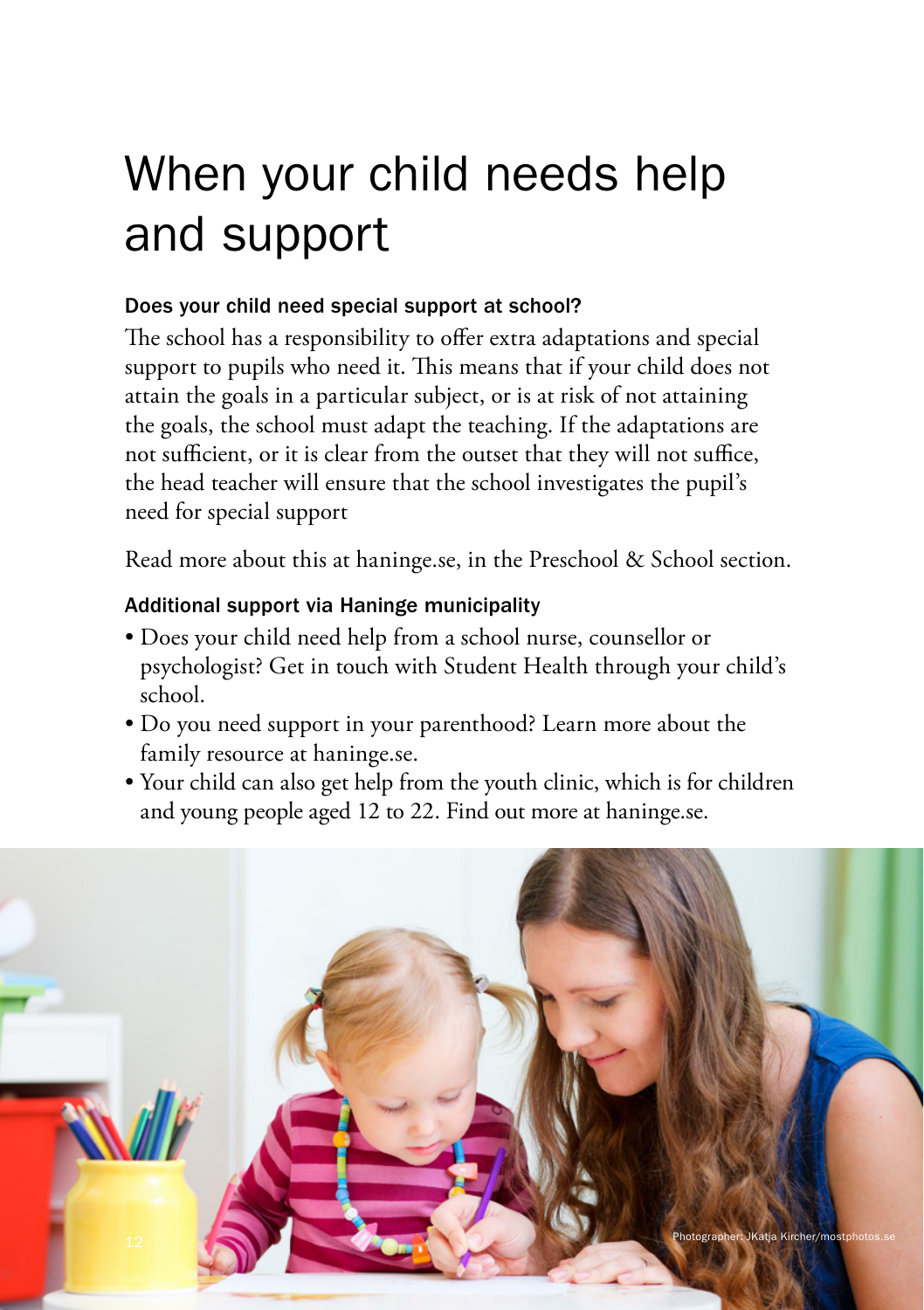#### <span id="page-12-0"></span>Help and support from other bodies

- Does your child need the help of a child psychiatrist? Contact a psychiatric clinic, Prima Barn in Handen which is for children aged between 0 and 18 years. Find out more at [prima.se/prima-handen](http://prima.se/prima-handen).
- Does your child need specialist medical help? Contact Sachsska Child and Youth Clinic in Handen, [sodersjukhuset.se/barnhanden.](http://sodersjukhuset.se/barnhanden)
- Is your child subjected to bullying at school? To begin with, talk to the school. If you feel that the school is not doing enough to prevent this, you can submit a complaint to the education administration or contact the Child and School Student Representative at the Schools Inspectorate, [skolinspektionen.se/sv/BEO](http://skolinspektionen.se/sv/BEO).
- You and your child can also find support at BRIS children's rights in society. Find out more at [bris.se.](http://bris.se)
- Do you wish to know more about the curricula and the Education Act? Find out more at [skolverket.se/skolformer/grundskoleutbildning/](http://skolverket.se/skolformer/grundskoleutbildning/informationsmaterial-till-foraldrar) [informationsmaterial-till-foraldrar](http://skolverket.se/skolformer/grundskoleutbildning/informationsmaterial-till-foraldrar)

# What measures can the school take to maintain order?

The head teacher and the teachers have the right to take various disciplinary measures to secure the pupils' safety and calm to study or to get to take action against pupils who disrupt. The measures must be proportionate to their purpose and other circumstances and the work shall be documented.

These measures can be taken by the school:

### Interview

If a pupil behaves inappropriately or is guilty of a minor breach of the rules, the teacher will instruct the pupil to change his or her conduct. If this does not help, the teacher will contact the parent.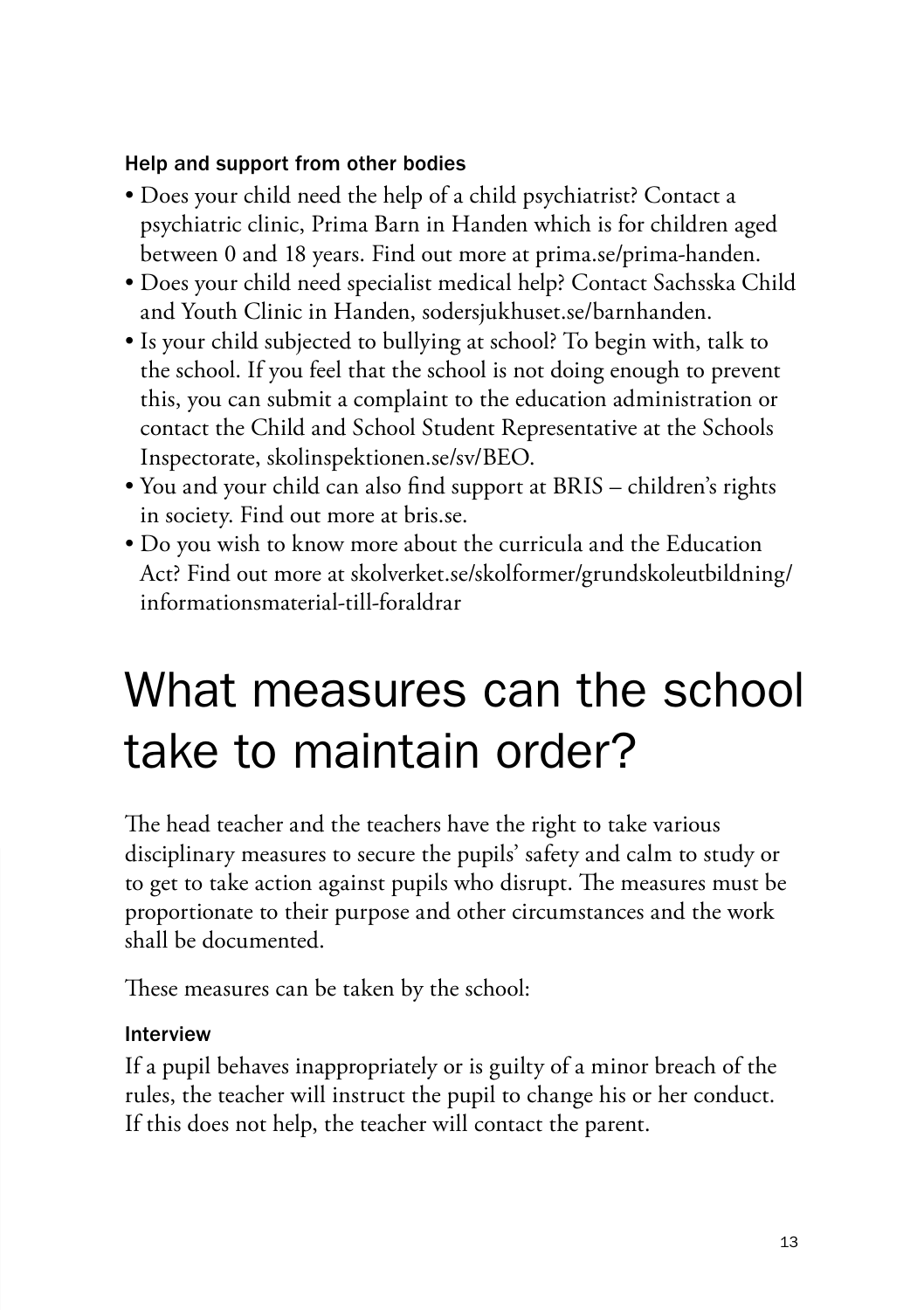### Expulsion and detention

If a pupil disrupts the teaching or behaves in an inappropriate manner, and does not change his or her behaviour at the teacher's request, the teacher or head teacher may expel the pupil from the classroom or give detention.

Expulsion and detention do not apply to children in preschool.

### Investigation

If a pupil has disrupted order or behaved inappropriately on several occasions, or has been guilty of a more serious offence, the head teacher shall ensure that the matter is investigated in consultation with the pupil's parents.

The head teacher will then take into account what has arisen in the investigation and ensure that measures are taken to get the student to change his or her behaviour.

If there are conditions for an investigation into special support for the pupil, such an investigation will also be initiated.

### Written warning

After an investigation, the head teacher may give the pupil a written warning. The warning must include information on what measures can be taken if the pupil does not change his or her behaviour. The pupil's parents are informed about the warning.

#### Internal relocation

The head teacher may decide that a pupil will be moved to another group or be taught elsewhere within the same school if the measures after the investigation have not been sufficient, or where this is necessary to ensure the safety and calm for study of the other pupils.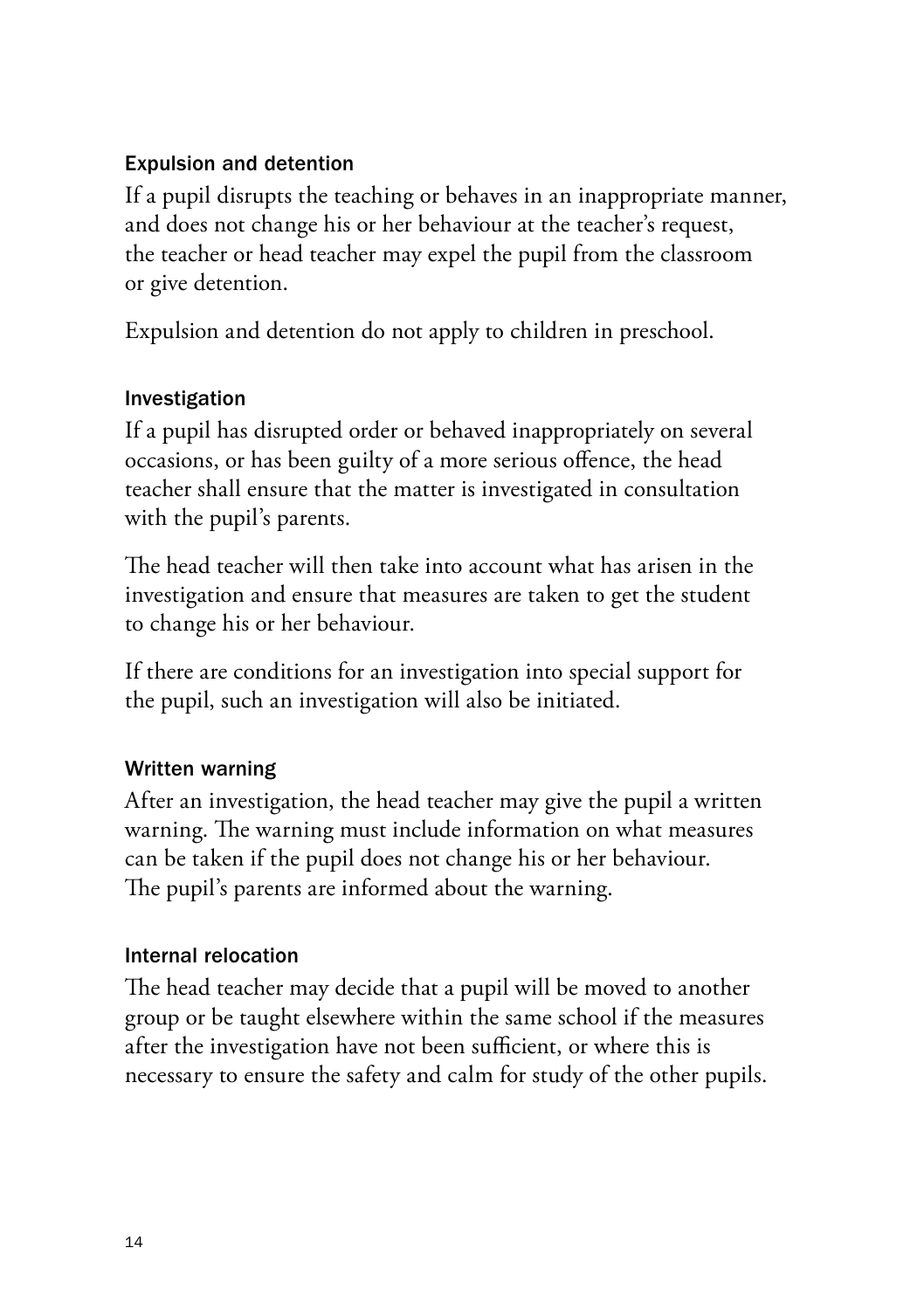Only if there are exceptional reasons may the relocation be longer than two weeks, but not more than four weeks. The pupil's parents are informed of the head teacher's decision.

#### External relocation

If the measures are still insufficient or unenforceable, the head teacher may decide that a pupil will be taught at another school on a temporary basis.

Only if there are exceptional reasons may the relocation be longer than two weeks, but not more than four weeks. In some cases, there is the possibility of permanently relocating the pupil to another school.

The pupil's parents are informed of the decision before the relocation is carried out and have the right to appeal. Children in preschool cannot be permanently relocated.

### **Suspension**

The head teacher may decide to suspend a pupil fully or in part if it is necessary for other pupils' safety and peace and calm for study. This applies if the purpose of previous measures has not been achieved or if there are other specific reasons due to the pupil's behaviour. The pupil must then be offered compensation for the teaching that he or she loses due to the suspension.

A pupil may not be suspended for longer than one week or more often than twice per calendar half-year.

The pupil's parents are informed before the suspension is carried out and have the right to appeal. The Social Welfare Board shall also be informed of the decision. Children in preschool cannot be suspended.